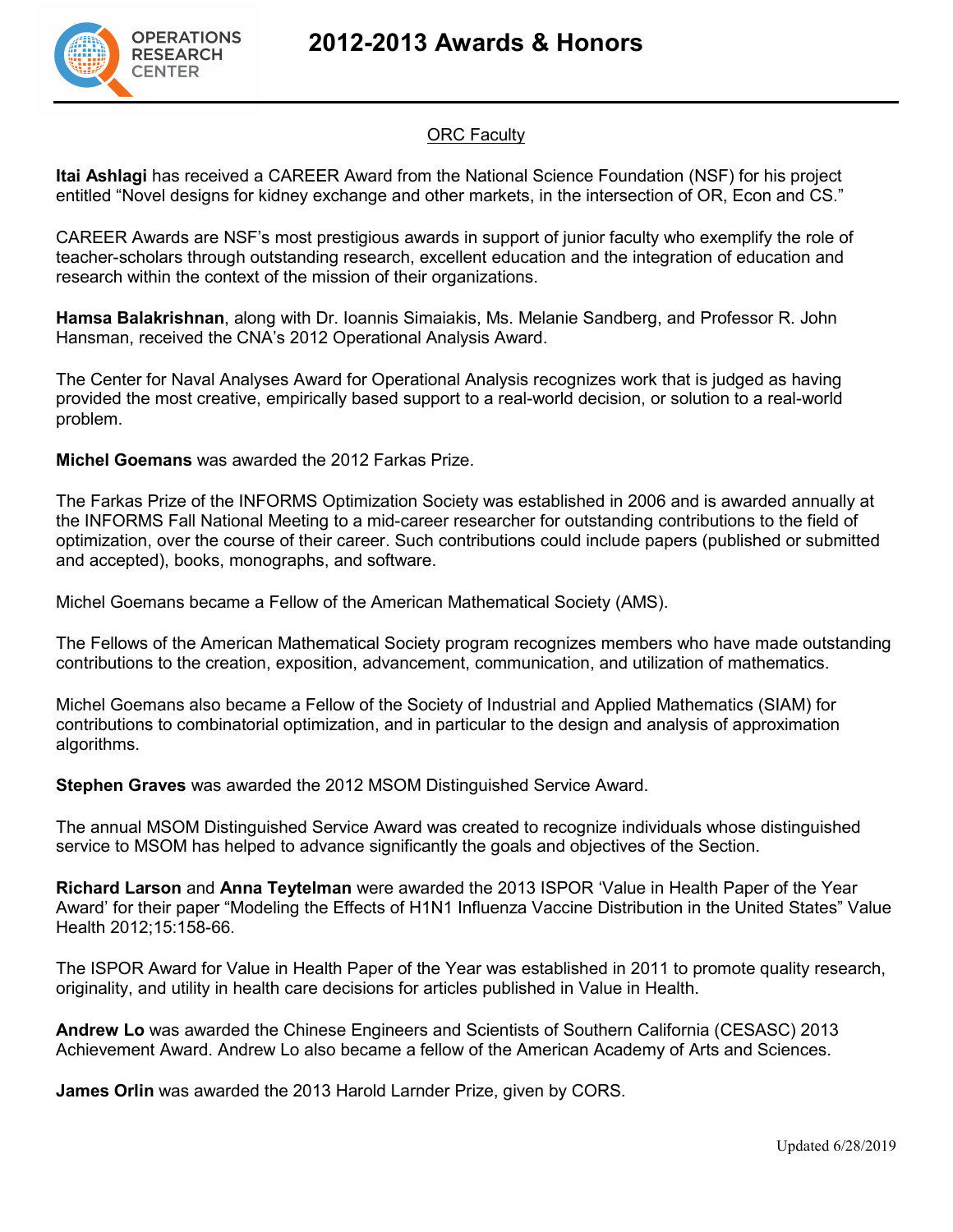

The Harold Larnder Prize is awarded annually to an individual who has achieved international distinction in operational research. The prize winner delivers the Harold Larnder Memorial Lecture, on a topic of general interest to operational researchers, at the National Conference of the Canadian Operational Research Society.

**Carolina Osorio** was awarded the Association of European Operational Research Societies (EURO) Doctoral Dissertation Award (2012).

This award distinguishes an outstanding PhD thesis in Operational Research defended in one of the 30 countries having an OR society that is a member of EURO. PhD thesis: "Mitigating network congestion: analytical models, optimization methods and their applications".

**Asu Ozdaglar** received the inaugural Steven and Renee Finn Innovation Fellowship from the MIT EECS department.

The fellowship provides tenured, mid-career faculty in the Department of Electrical Engineer and Computer Science with resources for up to three years to pursue new research and development paths.

**Pablo Parrilo** and **John Tsitsiklis** along with Amir Ali Ahmadi and Alex Olshevsky, have been awarded the 2012 INFORMS Computer Society Award, recognizing the significant contributions of three papers:

• Ahmadi, Olshevsky, Parrilo, and Tsitsiklis, "NP-hardness of deciding convexity of quartic polynomials and related problems, Mathematical Programming, 2011.

• Ahmadi and Parrilo, "A convex polynomial that is not sos-convex", Mathematical Programming, 2011.

• Ahmadi and Parrilo, "A complete characterization of the gap between convexity and sos-convexity," SIAM Journal on Optimization, 2012.

The INFORMS Computing Society (ICS) Prize is an annual award for the best English language paper or group of related papers dealing with the Operations Research/Computer Science interface.

**Georgia Perakis** and **Joline Uichanco**, along with Siddharth Balwani, Mallik Angalakudati, Jorge Calzada, Bikram Chatterjee, and Nicolas Raad, were awarded First Prize in the 2012 Services Science Section Best Paper Award for the paper "Stochastic Optimization for Resource Allocation with Random Emergencies".

The Services Science Section of INFORMS announces the Best Paper Award to recognize excellence among its members. The INFORMS Section on Service Science promotes and disseminates research and applications among professionals interested in theory, methodologies, and applications in Service Science, Engineering and Practice; and provides a forum for the exchange of new ideas in Service Science, Engineering and Practice.

**Cynthia Rudin** (and the team she led) is the winner of the 2013 INFORMS Innovative Applications in Analytics Award, for her work on "Analytics for Power Grid Distribution Reliability in New York City."

This award, which followed 3 rounds of competition over several months, recognizes innovative application and integration of a variety of analytical techniques which provide unique insights and business value to organizations. The forthcoming issue of the INFORMS (Institute for Operations Research and the Management Sciences) magazine "Analytics" will feature their award-winning work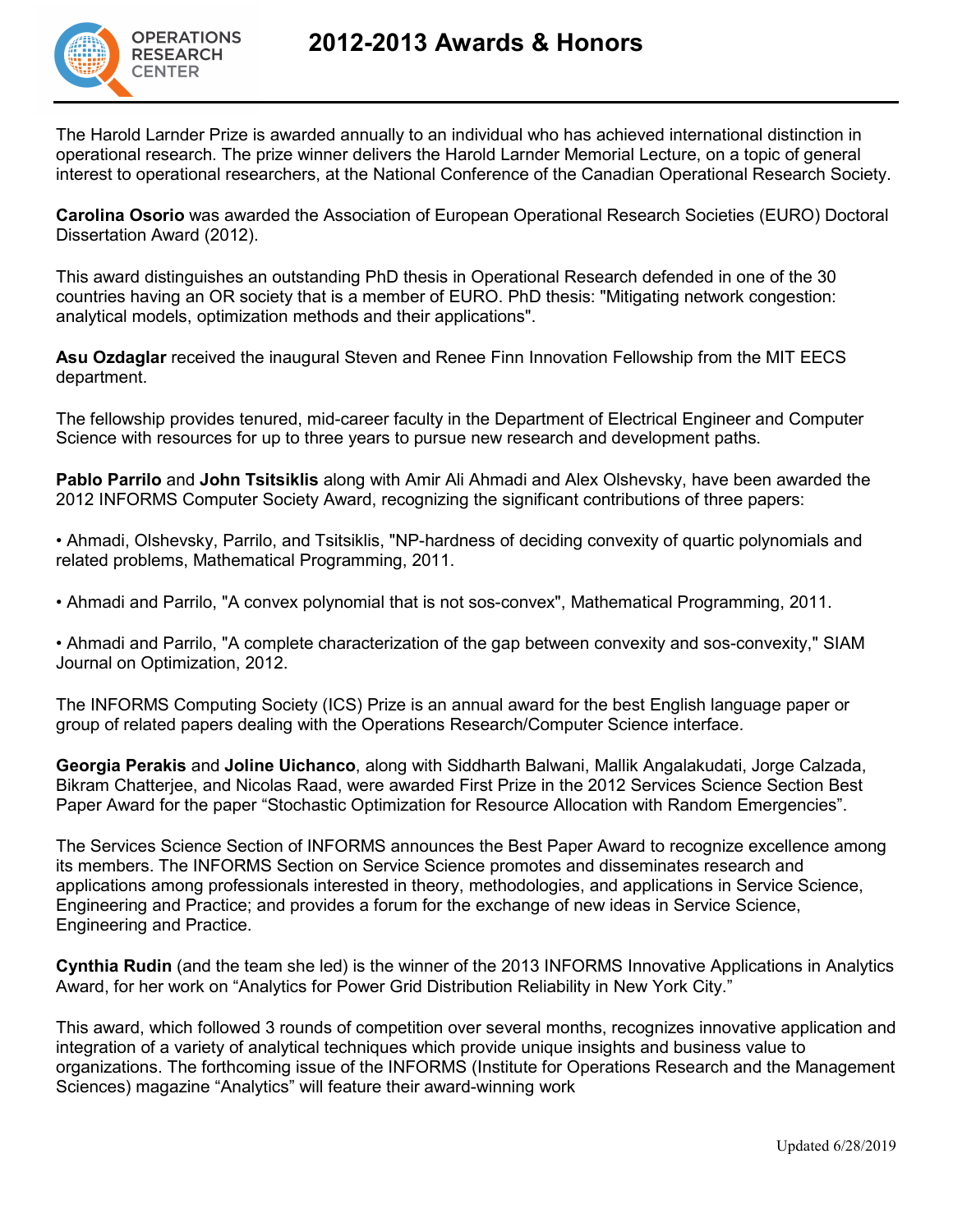

**David Simchi-Levi** was selected as an MSOM fellow for 2013.

The Distinguished Fellow Award was approved by the MSOM members at the Spring Business Meeting in 1999 in Cincinnati. By the election of a limited number of MSOM Fellows, MSOM recognizes outstanding research and scholarship in operations management.

David Simchi-Levi was also honored by the Journal Production and Operations Management, January-February 2013, for contributions to the theoretical and practical aspects of supply-chain management.

David Simchi-Levi also received the 2012 Thinkers & Movers Award given by DSC Logistics to recognize individuals whose innovative leadership has resulted in ground-breaking supply chain understanding and practices.

## ORC Students

**Chaithanya Bandi** and **Nataly Youssef** were finalists in the 2012 George Nicholson Student Paper Competition for the paper "Robust Queueing Theory".

The George Nicholson Student Paper Competition is held each year to identify and honor outstanding papers in the field of operations research and the management sciences written by a student.

Chaithanya Bandi and Nataly Youssef also won the inaugural ORC Best Student Paper award for the same paper "Robust Queueing Theory".

**Maxime Cohen**, current ORC student, received the Martin Fellowship from MIT.

Martin Fellows investigate emerging issues in sustainability, exchange information, and participate in occasional seminars and an annual retreat. These activities support Fellows' development of the collaborative capacity that is critical to the successful implementation and application of sustainability scholarship.

**Martin Copenhaver**, incoming student to the ORC for fall term 2013, received an NDSEG fellowship for graduate studies.

**Joseph Huchette**, incoming student to the ORC for fall term 2013, received an NSF fellowship for graduate studies.

**Zachary Leung**, along with **Jeremie Gallien** and Prashant Yadav, were awarded First Place in the INFORMS Section on Public Programs, Services and Needs Best Paper Competition for their paper "Rationality and Transparency in the Distribution of Essential Drugs in Sub-Saharan Africa: Analysis and Design of an Inventory Control System for Zambia".

The INFORMS Section on Public Programs, Services and Needs (SPPSN) Best Paper Competition is intended to encourage journal-quality research in all of the disciplines and application areas represented within SPPSN, and to build a tradition of scholarly exchange of knowledge at our research meetings beyond attendance at sessions.

**Will Ma**, current ORC student, received an NSERC fellowship for graduate studies.